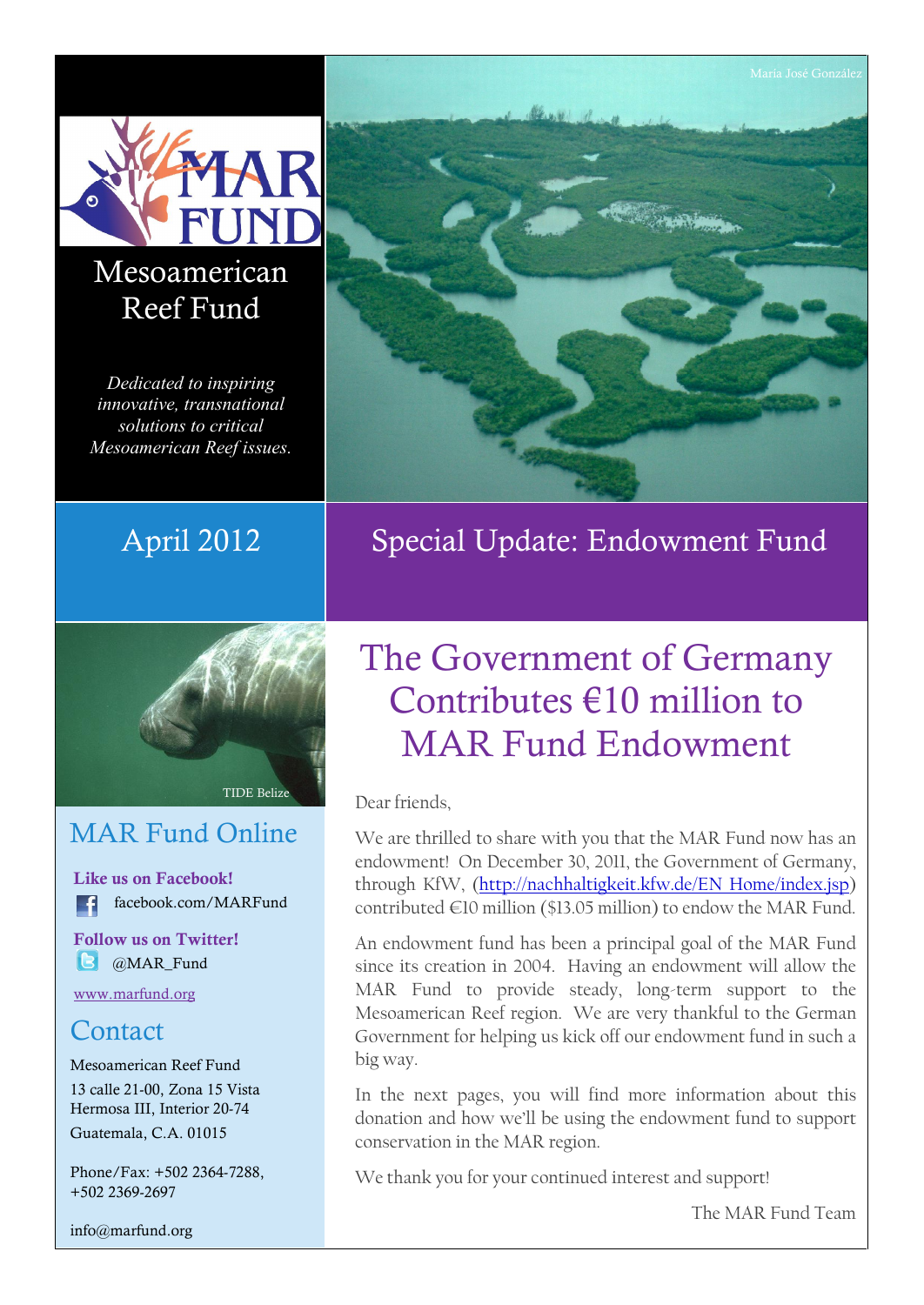

# Regional Conservation

TIDE Belize

## **A reminder of the importance of conservation on an ecoregional scale.**

The German Government's objective in donating to the MAR Fund's endowment is to preserve biodiversity in the Mesoamerican Reef region. Endowment earnings will be used to support the MAR Fund's Small Grants and Community Fisheries programs and the MAR Fund annual operations. The German Government's choice of the MAR Fund as its instrument to protect the MAR region is a testament to the MAR Fund's An leadership role in transnational conservation.

### **Conservation without borders**

Transnational conservation is important when ecosystems extend beyond national borders. In the case of the MAR region, the various ecosystems (such as coral reefs, mangroves, and sea grass beds) are tightly interwoven and depend on one another for survival and proper functioning. Any event that affects one ecosystem or one section of the ecoregion can impact the rest of the region, regardless of national borders.

The Mesoamerican Reef Fund operates in all four countries of the MAR Region  $-$  Mexico, Belize, Guatemala, and Honduras - and is therefore in the capacity to effectively address

strategic regional priorities. Its goal is to recover and/or maintain healthy ecosystems that can continue to provide natural goods and services able to support the local populations that depend on a healthy reef system for their livelihoods.

### **Efficient and effective**

ecoregional approach helps design conservation actions effectively across borders of shared ecosystems and resources. Furthermore, successful initiatives like the MAR Fund's Community Fisheries Program can be scaled across the region, ensuring that the knowledge accumulated through experience is shared regionally.